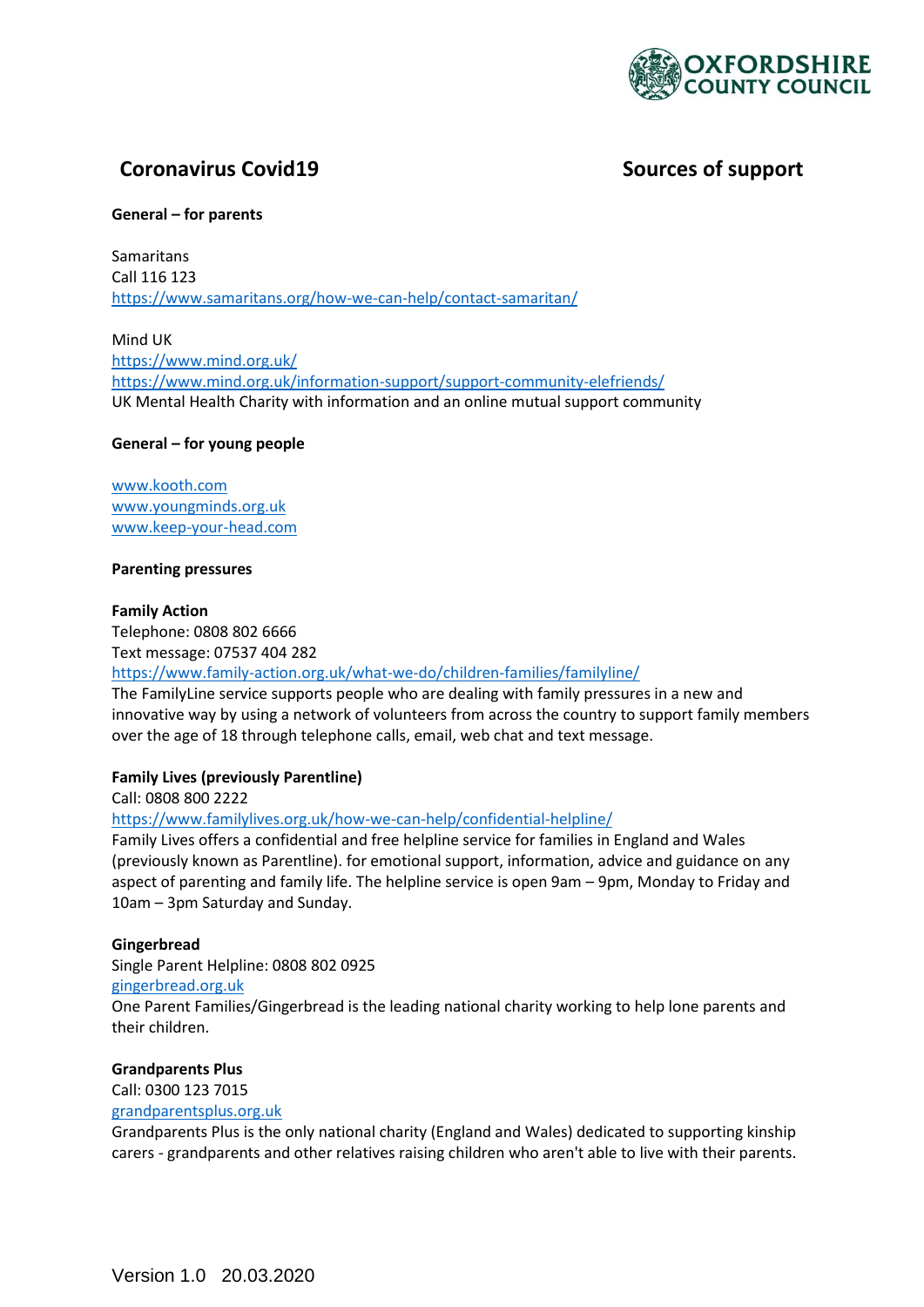# **Helpful resources for talking to children about Coronavirus**

# **Covibook**

# <https://www.mindheart.co/descargables>

A short book about Coronavirus for children under 7

# **Newsround video**

[https://www.bbc.co.uk/newsround/51342366?fbclid=IwAR3CyZq5rzXVoyGCgWjjpx6YqoetuZ1tP16y](https://www.bbc.co.uk/newsround/51342366?fbclid=IwAR3CyZq5rzXVoyGCgWjjpx6YqoetuZ1tP16y7wMjUR6uwgWyhRmf0aFTrAs) [7wMjUR6uwgWyhRmf0aFTrAs](https://www.bbc.co.uk/newsround/51342366?fbclid=IwAR3CyZq5rzXVoyGCgWjjpx6YqoetuZ1tP16y7wMjUR6uwgWyhRmf0aFTrAs)

Drs Chris and Xand explain what's happening

# **Resources for children and young people with additional needs:**

[https://theautismeducator.ie/wp-content/uploads/2020/03/The-Corona-Virus-Free-Printable-](https://theautismeducator.ie/wp-content/uploads/2020/03/The-Corona-Virus-Free-Printable-Updated-2-The-Autism-Educator-.pdf)[Updated-2-The-Autism-Educator-.pdf](https://theautismeducator.ie/wp-content/uploads/2020/03/The-Corona-Virus-Free-Printable-Updated-2-The-Autism-Educator-.pdf)

[https://carolgraysocialstories.com/wp-content/uploads/2020/03/Pandemics-and-the-](https://carolgraysocialstories.com/wp-content/uploads/2020/03/Pandemics-and-the-Coronavirus.pdf)[Coronavirus.pdf](https://carolgraysocialstories.com/wp-content/uploads/2020/03/Pandemics-and-the-Coronavirus.pdf)

<https://www.mencap.org.uk/advice-and-support/health/coronavirus> -

contains a link to the most up to date version of their "Easy Read" for young people and adults with learning difficulties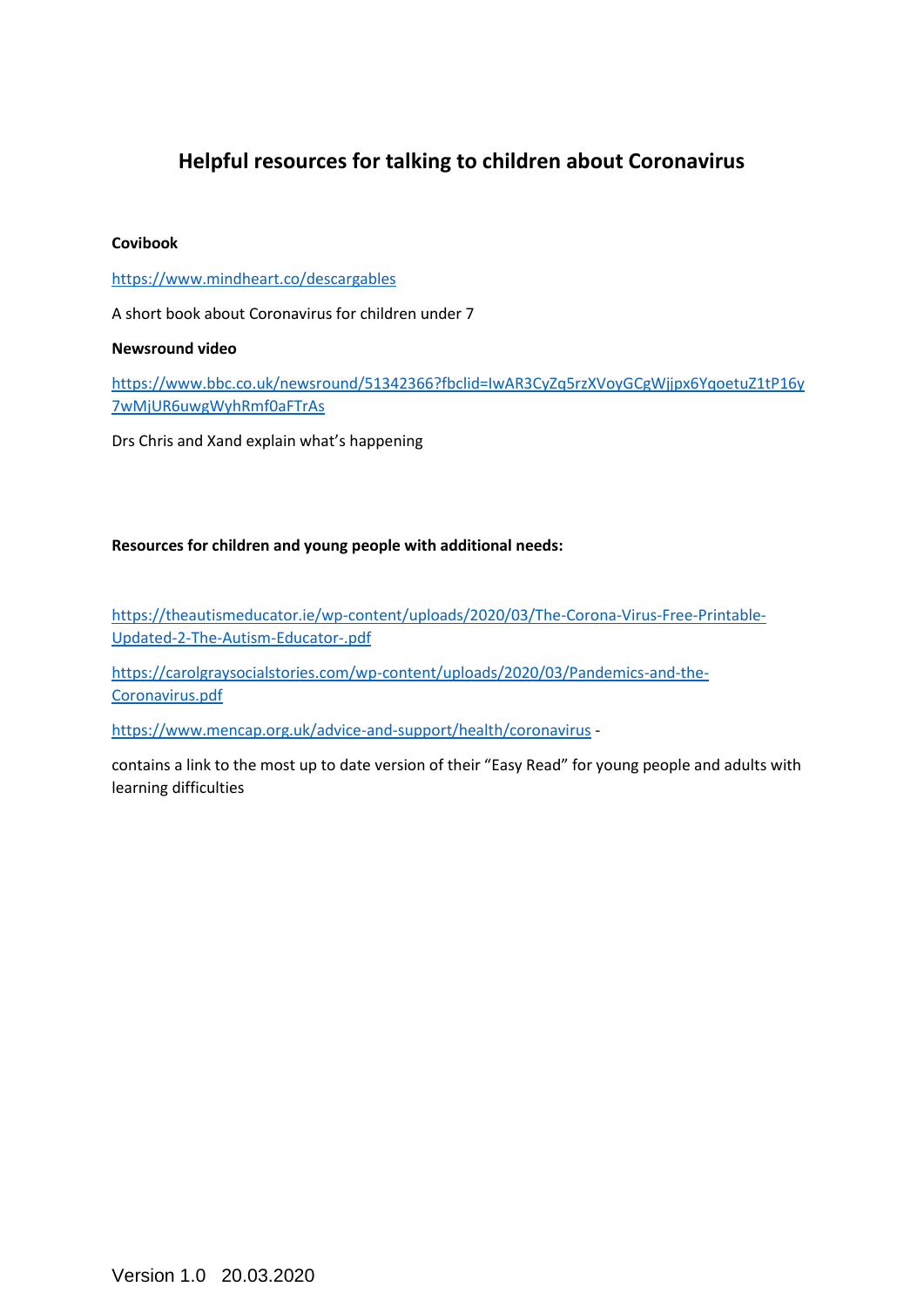# **Resources for home education**

Many schools will be setting their own learning. However, if you need something else to keep them usefully occupied then this non-exhaustive list might help those affected by school closures due to coronavirus, compiled by home educators:

#### **Khan Academy**

# [https://www.khanacademy.org](https://www.khanacademy.org/)

Especially good for maths and computing for all ages but other subjects at Secondary level. Note this uses the U.S. grade system but it's mostly common material.

#### **BBC Learning**

# <http://www.bbc.co.uk/learning/coursesearch/>

This site is old and no longer updated and yet there's so much still available, from language learning to BBC Bitesize for revision. No TV license required except for content on BBC iPlayer.

#### **Futurelearn**

#### [https://www.futurelearn.com](https://www.futurelearn.com/)

Free to access 100s of courses, only pay to upgrade if you need a certificate in your name (own account from age 14+ but younger learners can use a parent account).

#### **Seneca**

#### [https://www.senecalearning.com](https://www.senecalearning.com/)

For those revising at GCSE or A level. Tons of free revision content. Paid access to higher level material.

#### **Openlearn**

#### <https://www.open.edu/openlearn/>

Free taster courses aimed at those considering Open University but everyone can access it. Adult level, but some e.g. nature and environment courses could well be of interest to young people.

#### **Blockly**

[https://blockly.games](https://blockly.games/) Learn computer programming skills - fun and free.

### **Scratch**

<https://scratch.mit.edu/explore/projects/games/> Creative computer programming

**Ted Ed** [https://ed.ted.com](https://ed.ted.com/) All sorts of engaging educational videos

Version 1.0 20.03.2020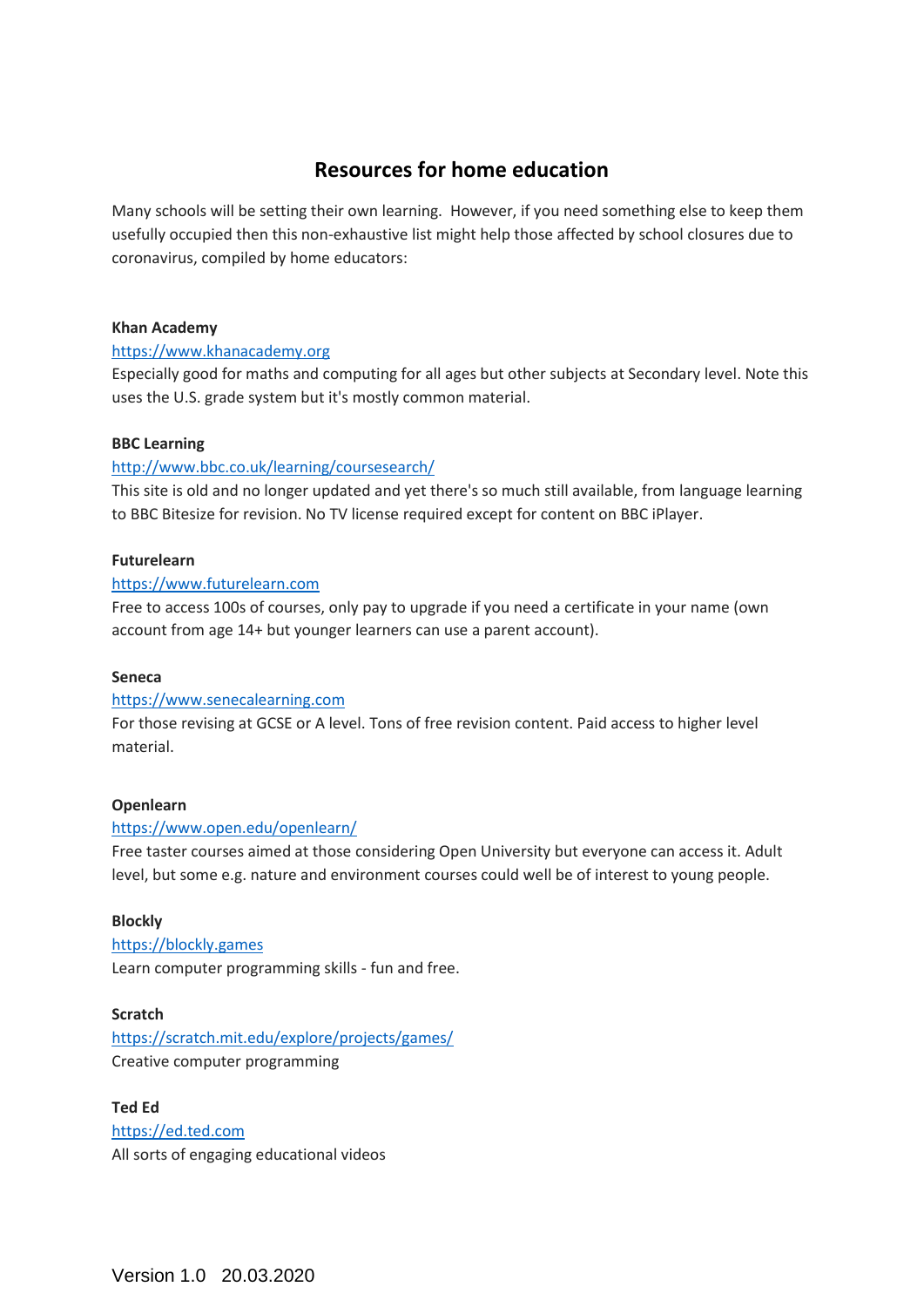#### **National Geographic Kids**

<https://www.natgeokids.com/uk/> Activities and quizzes for younger kids.

**Duolingo** [https://www.duolingo.com](https://www.duolingo.com/) Learn languages for free. Web or app.

**Mystery Science** [https://mysteryscience.com](https://mysteryscience.com/) Free science lessons

**The Kids Should See This** [https://thekidshouldseethis.com](https://thekidshouldseethis.com/)

Wide range of cool educational videos

**Crash Course** [https://thecrashcourse.com](https://thecrashcourse.com/) You Tube videos on many subjects

**Crash Course Kids** <https://m.youtube.com/user/crashcoursekids> As above for a younger audience

**Crest Awards** [https://www.crestawards.org](https://www.crestawards.org/) Science awards you can complete from home.

**iDEA Awards** [https://idea.org.uk](https://idea.org.uk/) Digital enterprise award scheme you can complete online.

# **Paw Print Badges**

# [https://www.pawprintbadges.co.uk](https://www.pawprintbadges.co.uk/)

Free challenge packs and other downloads. Many activities can be completed indoors. Badges cost but are optional.

**Tinkercad** [https://www.tinkercad.com](https://www.tinkercad.com/) All kinds of making.

**Prodigy Maths** [https://www.prodigygame.com](https://www.prodigygame.com/)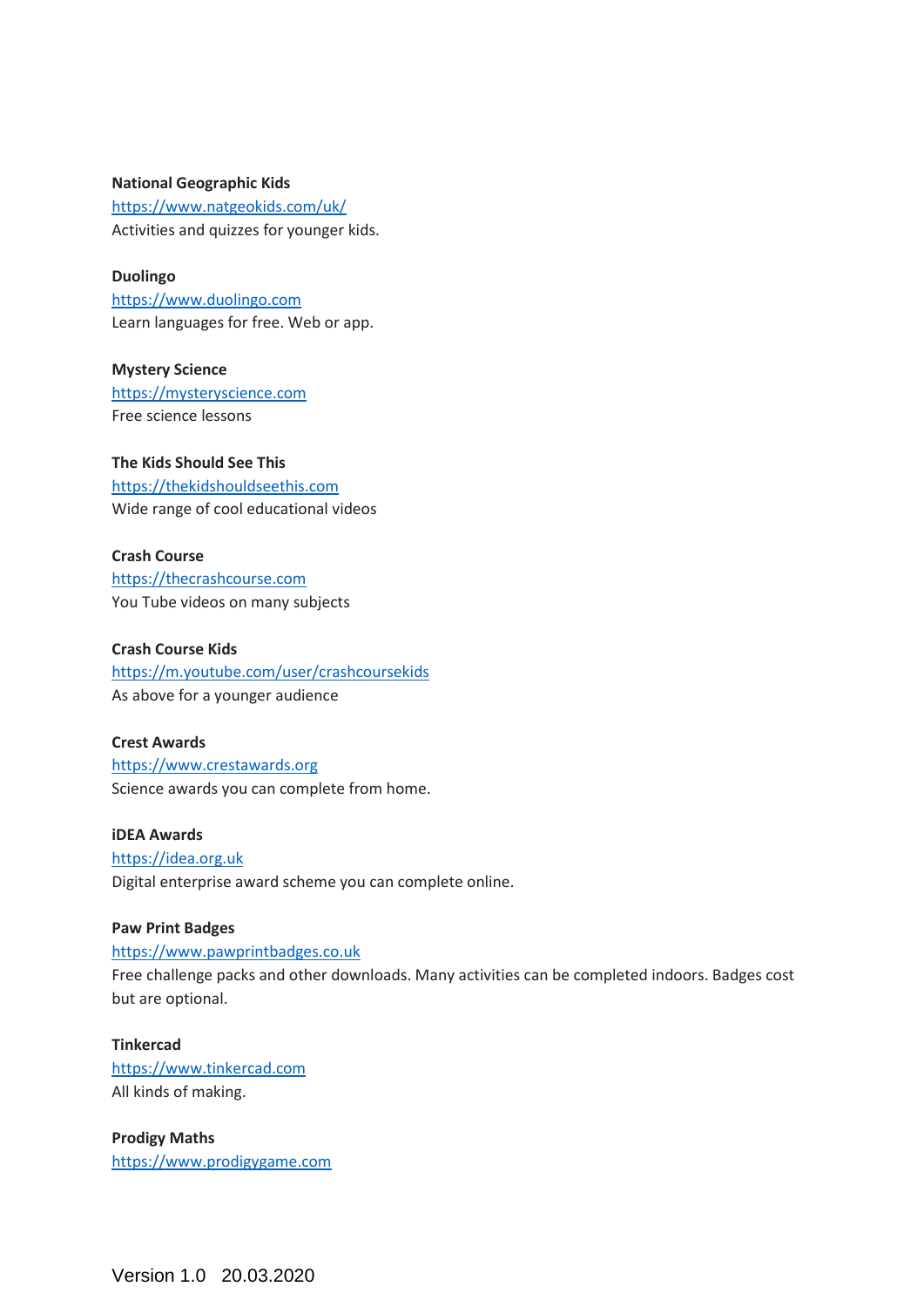Is in U.S. grades, but good for UK Primary age.

**Cbeebies Radio** <https://www.bbc.co.uk/cbeebies/radio> Listening activities for the younger ones.

#### **Nature Detectives**

<https://naturedetectives.woodlandtrust.org.uk/naturedetectives/> A lot of these can be done in a garden, or if you can get to a remote forest location!

**Oxford Owl for Home** <https://www.oxfordowl.co.uk/for-home/> Lots of free resources for Primary age

#### **Big History Project**

<https://www.bighistoryproject.com/home> Aimed at Secondary age. Multi disciplinary activities.

**Geography Games**

<https://world-geography-games.com/world.html> Geography gaming!

#### **Blue Peter Badges**

<https://www.bbc.co.uk/cbbc/joinin/about-blue-peter-badges> If you have a stamp and a nearby post box.

#### **The Artful Parent**

<https://www.facebook.com/artfulparent/> Good, free art activities

**Red Ted Art** [https://www.redtedart.com](https://www.redtedart.com/) Easy arts and crafts for little ones

#### **The Imagination Tree**

[https://theimaginationtree.com](https://theimaginationtree.com/) Creative art and craft activities for the very youngest.

**Toy Theater** <https://toytheater.com/>

Educational online games

#### **DK Find Out**

[https://www.dkfindout.com/uk/?fbclid=IwAR2wJdpSJSeITf4do6aPhff8A3tAktnmpaxqZbkgudD49l71](https://www.dkfindout.com/uk/?fbclid=IwAR2wJdpSJSeITf4do6aPhff8A3tAktnmpaxqZbkgudD49l71ep8-sjXmrac) [ep8-sjXmrac](https://www.dkfindout.com/uk/?fbclid=IwAR2wJdpSJSeITf4do6aPhff8A3tAktnmpaxqZbkgudD49l71ep8-sjXmrac)

Version 1.0 20.03.2020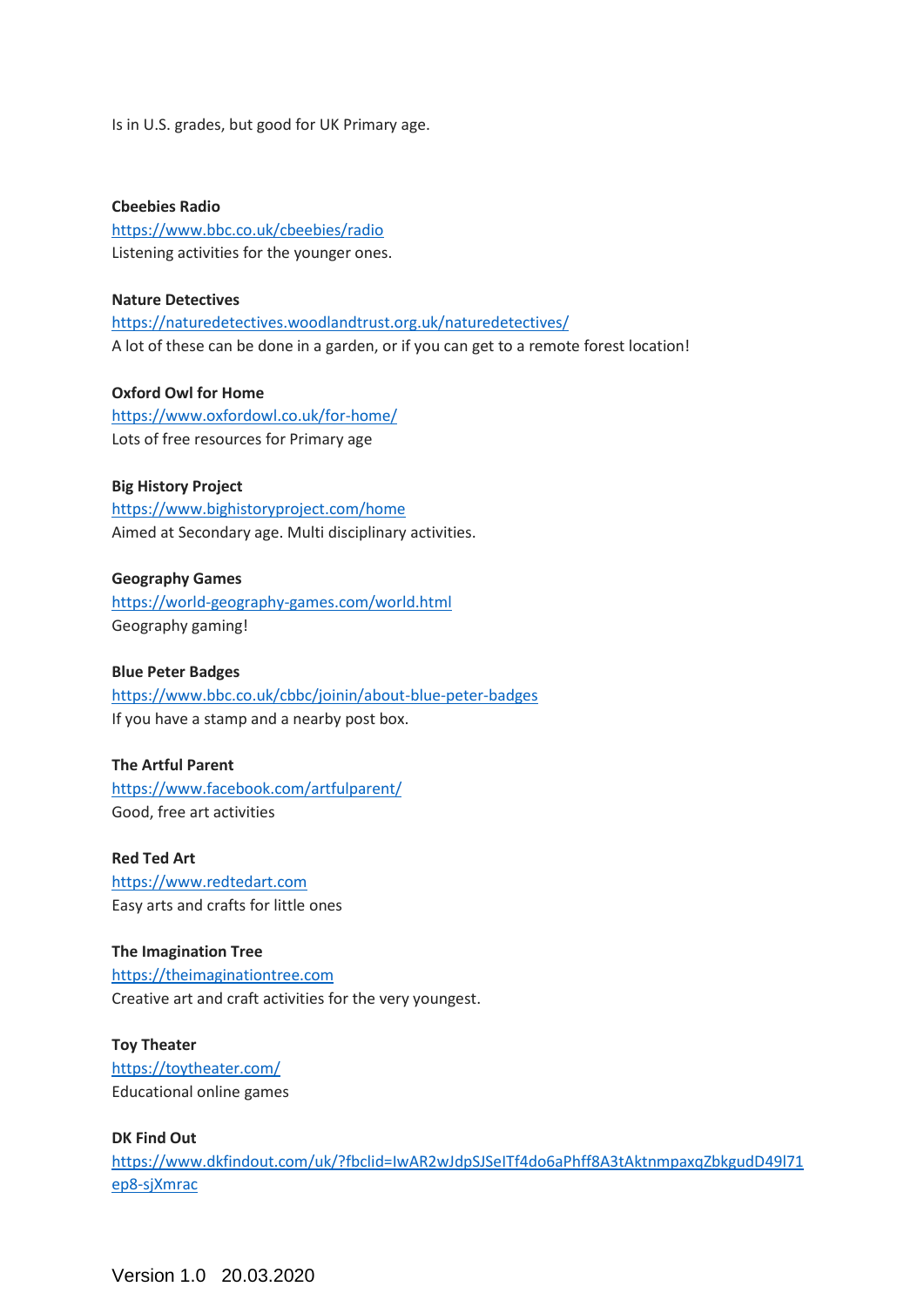# Activities and quizzes

# **Twinkl**

# [https://www.twinkl.co.uk](https://www.twinkl.co.uk/)

This is more for printouts, and usually at a fee, but they are offering a month of free access to parents in the event of school closures.

# **Virtual tours**

<https://www.travelandleisure.com/attractions/museums-galleries/museums-with-virtual-tours> Virtual tours of some of the world's best museums